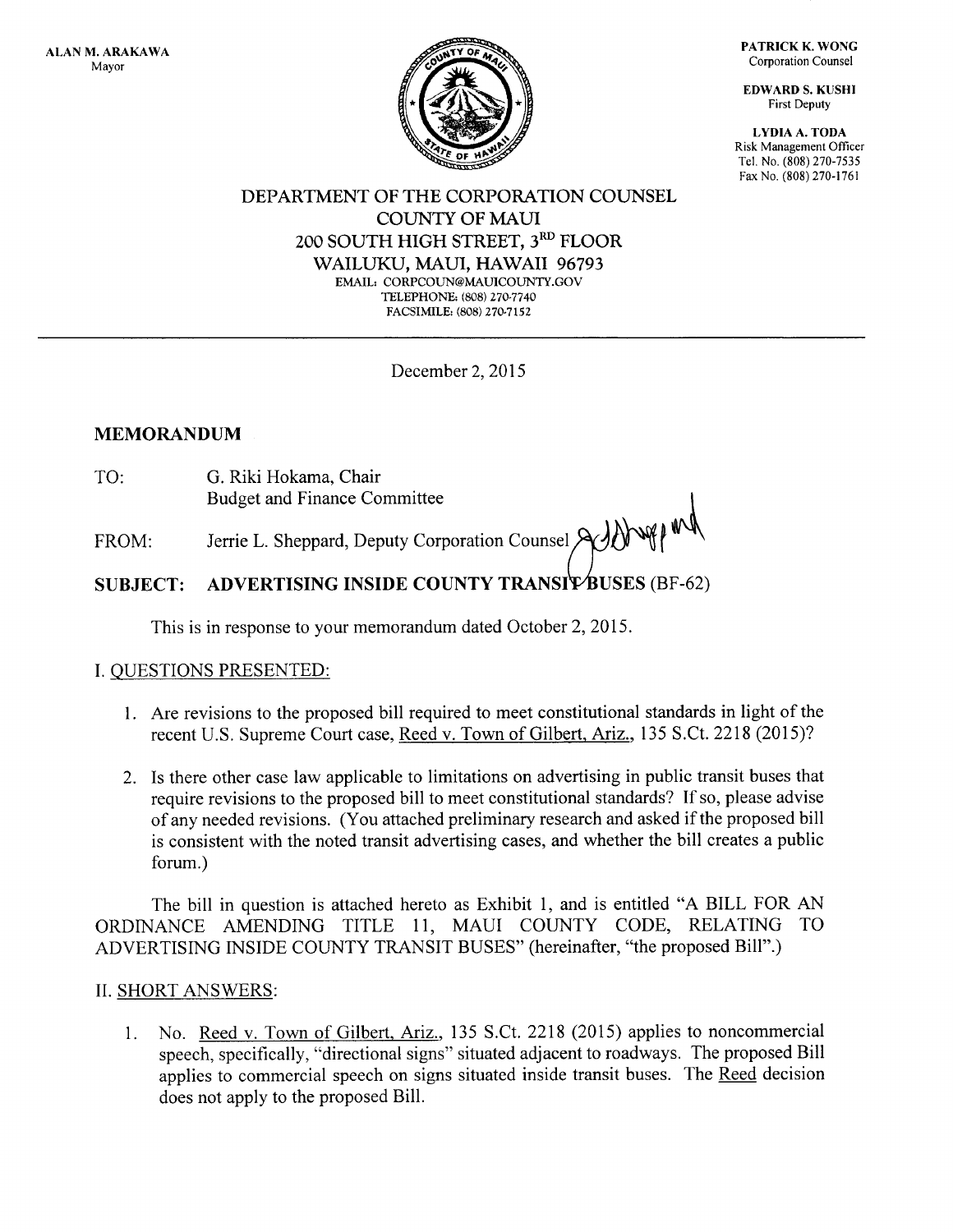2. Yes. The seminal cases applicable to the proposed Bill are Lehman v. City of Shaker Heights, 418 U.S. 298 (1974) (political campaign advertising in metropolitan transit buses) and Central Hudson Gas v. Public Service Commission, 447 U.S. 557, (1980) ("intermediate scrutiny" is the standard applicable to regulation of commercial speech). To withstand a challenge, revisions to the proposed Bill are recommended and are provided in a revised proposed Bill, attached hereto as Exhibit 2.

## III. DISCUSSION AND ANALYSIS:

The First Amendment of the United States Constitution, and Article 1, Section 4 of the Hawaii Constitution both provide that no law shall be enacted which abridges the freedom of speech. However, there are some categories of speech which warrant no First Amendment protection at all, such as false and misleading advertising, and advertising that promotes illegal activity, obscenity or pornography. This "unprotected speech" may be regulated without concem for abridgement of First Amendment rights.

Advertising which doesn't fall into the "unprotected speech" category, is considered "commercial speech." Although commercial speech does not enjoy as much constitutional protection as other constitutionally guaranteed expression, it is provided some Constitutional protection. That protection turns on the nature of the expression and of the governmental interests served by its regulation. (Central Hudson Gas v. Public Service Commission. 447 U.S. 557 , 563, (1980)). When regulating "commercial speech" the "forum" or location where that speech occurs is a significant consideration in determining to what extent government regulation of that speech is allowed.

The proposed Bill seeks to regulate commercial speech inside County transit buses, and therefore we must consider the "forum" of metropolitan transportation systems. The Ninth Circuit U.S. Court of Appeals recently conducted forum analysis in a bus advertising case, Seattle Mideast Awareness Campaign v. King County, 781 F.3d 489, (2015) (hereafter abbreviated as "SeaMAC".) In the SeaMAC case, the County was deemed to have created a "limited public forum" (or nonpublic forum<sup>1</sup>) when it allowed advertising in its transit buses. "Bus advertising creates a forum of some sort because the County has opened the space in its buses to speakers other than the government itself. The more difficult question is determining which type of forum the County has

<sup>&</sup>lt;sup>1</sup> In a footnote in another recent 9<sup>th</sup> Circuit opinion, American Freedom Defense Initiative v. King County, 796 F.3d 1164 (2015), the court explained that the terms "nonpublic forum" and "limited public forum" mean the same thing. "Footnote 1: We noted in SeaMAC that the Supreme Court and this court have used the terms "limited public forum" and "nonpublic forum" interchangeably to describe areas that fall short of a classification that warrants heightened scrutiny. (SeaMAC, 781 F.3d at 496 n.2.) Noting that "[t]he label doesn't matter," we chose to use the term "limited public forum." id. We agree that the label is immaterial, because the relevant question is whether we apply heightened scrutiny. But, in light of the Supreme Court's recent decision in Walker v. Tex. Div., Sons of Confederate Veterans, Inc, U.S. 135 S. Ct. 2239, 192 L.Ed. 2d 274 (2015), the proper term likely is "nonpublic forum." See id. at  $2250 - 56$  (discussing the types of fora). For that reason, we use the term "nonpublic forum."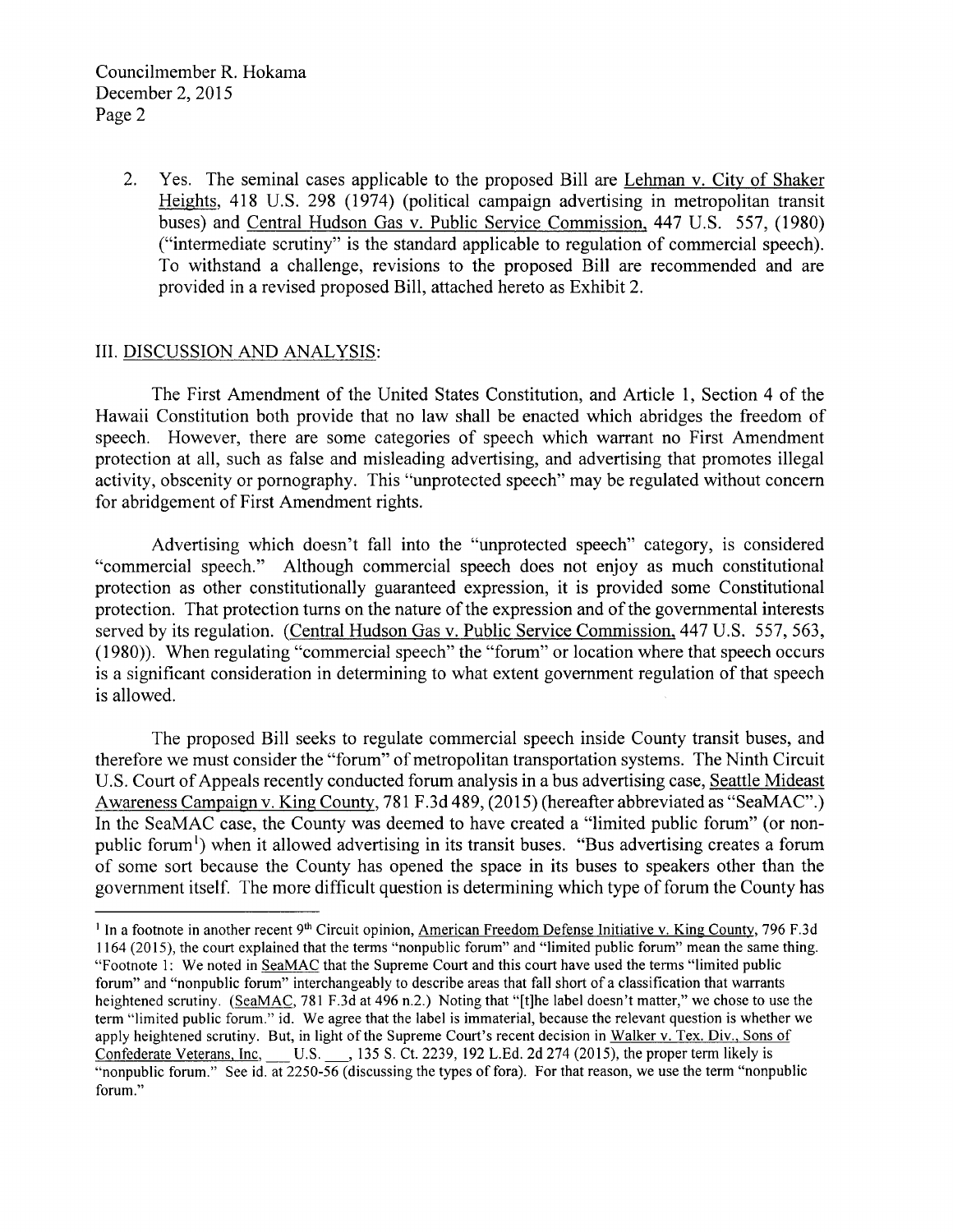Councilmember R. Hokama December 2,2015 Page 3

created." The Supreme Court has classified forums into three categories: traditional public forums, designated public forums, and limited public forums (non-public forums). In traditional and designated public forums, content-based restrictions on speech are prohibited unless they satisfy strict scrutiny. "In limited public forums, content-based restrictions are permissible, as long as they are reasonable and viewpoint neutral (citations omitted)." (Id, at 496.)

Public transit buses have been consistently considered non-public forums<sup>2</sup>. In Lehman v. City of Shaker Heights, 94 S. Ct.2714 (1974), the U.S. Supreme Court noted that advertising space on public transit buses is "incidental to the provision of public transportation" (id., at 303) and does not create a traditional First Amendment "public forum."<sup>3</sup> In Lehman the Court found that the City had a substantial interest in limiting transit advertisements to innocuous and less controversial commercial and service-oriented advertising. The City's regulation minimized chances of abuse, appearances of political favoritism, and the risk of imposing controversial messages or unwanted propaganda upon a captive audience. Therefore, the City's regulation banning all political advertisement on city buses directly advanced its substantial interests. Lehman further held that the City's regulation was no more extensive than necessary, and constituted a reasonable time, place and manner restriction on commercial speech. The Court concluded that the petitioner, a candidate for elective office, had no constitutional right to force his message upon a captive audience which used public transit vehicles, not as a place for discussion, but only as a means of transport. "No First Amendment forum is here to be found".  $($ Id., at 304. $)^4$ 

In Lehman, the Court further found that "In much the same way that a newspaper or periodical, or even a radio or television station, need not accept every proffer of advertising from the general public, a city transit system has discretion to develop and make reasonable choices concerning the type of advertising that may be displayed in its vehicles." (Lehman, at 303.)

It is recommended that a purpose statement be added to the ordinance to clearly set forth that authorizing advertising in County buses is not intended to create a public forum or designated public forum, it is intended only as a means to generate revenue to benefit the transit system. Such a statement is provided in Exhibit 2.

<sup>&</sup>lt;sup>2</sup> The list of cases provided with your October 2, 2015, memorandum, all held that buses were non-public forums, except one, Coleman v. Ann Arbor Transportation Authority, 904 F. Supp.2d 670 (2012), which was decided upon the vagueness of the restrictions in the regulation, not on the determination of the forum.

<sup>&</sup>lt;sup>3</sup> Traditional public forums, for First Amendment purposes, are "places like streets and parks which have immemorially been held in trust for the use of the public and, time out of mind, have been used for purposes of assembly, communicating thoughts between citizens, and discussing public questions. (Seattle Mideast Awareness Campaign v. King County, 781 F.3d 489, 496 (2015))

 $\frac{4}{10}$  In concurring with the Lehman decision, Mr. Justice Douglas wrote: "...a bus is plainly not a park or sidewalk or other meeting place for discussion, any more than is a highway. It is only a way to get to work or back home. The fact that it is owned and operated by the city does not without more make it a forum. "Buses are not recreational vehicles ... they are a practical necessity for millions in our urban centers." "The man on the streetcar has no choice but to sit and listen, or perhaps to sit and to try not to listen." "There is no difference when the message is visual, not auricular. In each the viewer or listener is captive." "Commercial advertisements may be as offensive and intrusive to captive audiences as any political message...I do not believe that petitioner has any constitutional right to spread his message before this captive audience."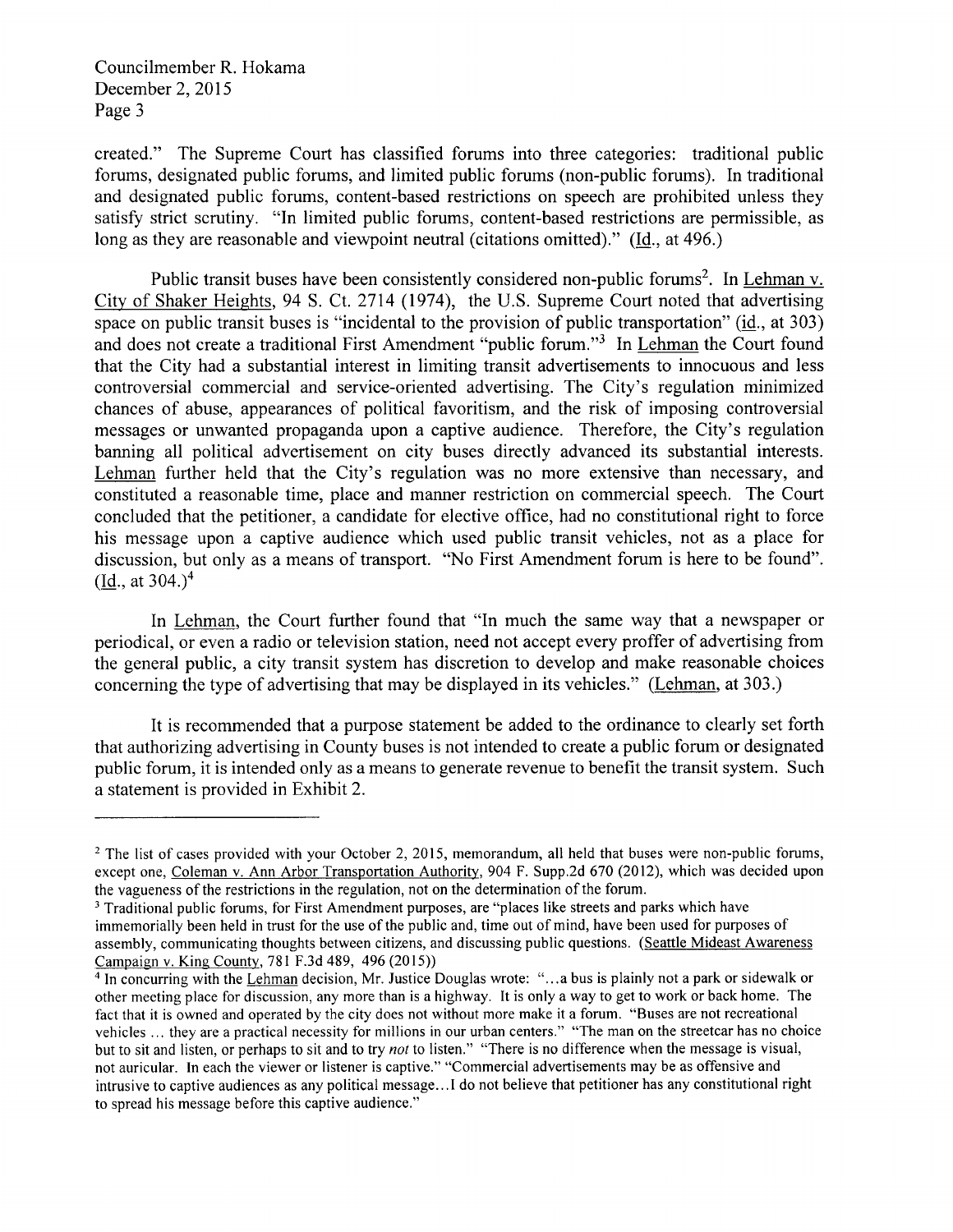Councilmember R. Hokama December 2, 2015 Page 4

In addition to the forum where the speech occurs, constitutional protection of commercial speech depends on the nature of the commercial expression and the government's interests to be served by regulation of that expression. Under the First Amendment, in non-public public forums (such as County transit buses) content-based restrictions are permissible as long as they are reasonable and viewpoint neutral. (SeaMAC v. King County, 781 F.3d 489, 496 (2015).) (Regulation of advertising on public transit buses must be reasonable, not "arbitrary, capricious or invidious." (Lehman, supra, at 303.))

To be considered reasonable and viewpoint neutral, the proposed Bill must pass a four-part "intermediate scrutiny" analysis as established by the U.S. Supreme Court in Central Hudson Gas v. Public Service Commission. 447 U.S. 557, 563, (1980))<sup>5</sup>. While government regulation of "unprotected speech" isn't restricted at all, "intermediate scrutiny" requires the Government to assert a substantial interest to be achieved by restrictions on commercial speech and requires the regulation of that speech be in direct proportion to that interest.

This four-step intermediate scrutiny analysis requires the following:

- 1. Determine if the speech or expression is protected by the First Amendment. For commercial speech to come within First Amendment protection at all, it must concern lawful activity and not be misleading.
- 2. Determine if the govemment has a substantial interest in regulating that speech. (Traditional free speech would require a "compelling" interest, not the lesser, "substantial" interest" standard applicable to commercial speech.)
- 3. If both inquiries above yield positive answers, then determine whether the regulation directly advances the government's asserted substantial interest; it must be direct, not indirect.
- 4. Finally, determine if the regulation of commercial speech is no more extensive than necessary to further the government's substantial interest.

Applying this four-step analysis to the proposed Bill:

1. Is the commercial speech (advertising) regulated by the proposed Bill, Exhibit 1, protected by the First Amendment?

Of the five items in Exhibit 1, only Item 1. regulates speech which may warrant First Amendment protection, and will be discussed further below. Items 2. through 5. regulate "unprotected speech," and present no concern for abridgment of First Amendment protection. Exhibit 2 retains regulation of the "unprotected speech", adds definitions for

<sup>&</sup>lt;sup>5</sup> Other cases applying intermediate scrutiny to commercial speech include State of Hawaii v. Bloss, 64 Haw. 148 (1981); State of Hawaii v. Hawkins, 64 Haw. 499 (1982); Sea MAC v. King County, 781 F.3d 489 (2015), and American Freedom Defense Initiative v. King County, 796 F.3d 1165 (9th Cir. 2015).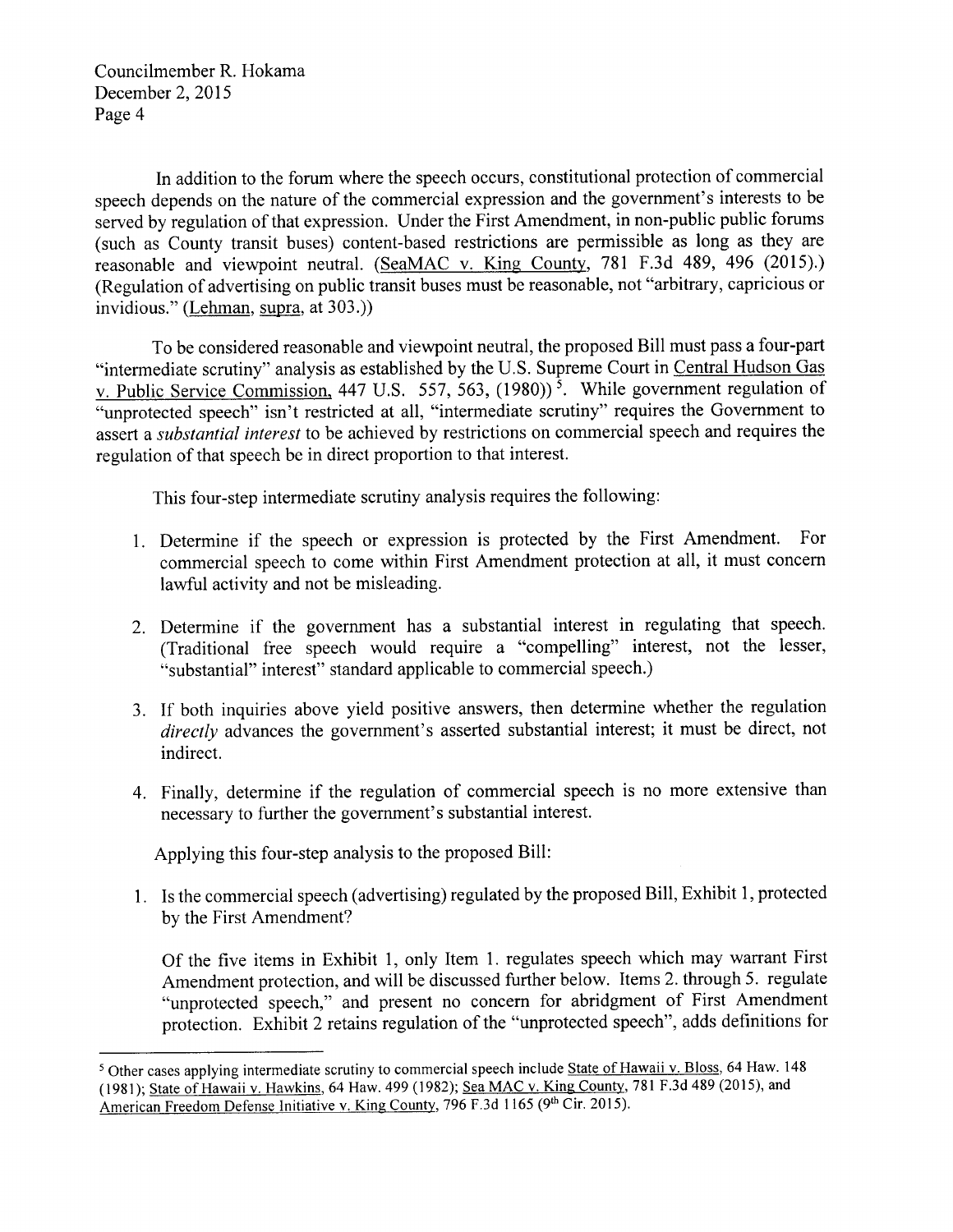clarity, and organizes these items a little differently. There is no item in the proposed Bill in Exhibit 1 prohibiting false or misleading advertising, and it is recommended that such an item be added, as set forth in Exhibit 2. False or misleading advertising is not constitutionally protected speech, and can be regulated without concern for abridging the First Amendment. "There can be no constitutional objection to suppressing commercial messages that do not accurately inform the public about lawful activity." (Central Hudson Gas v. Public Service Commission,44T U.5.557 (1980)). False advertising is prohibited by Hawaii Revised Statutes Section 708-871. The prohibition of false and misleading advertisement was key to the Ninth Circuit's decision upholding King County's bus advertising ordinance in American Freedom Defense Initiative v. King County,796 F.3d 1165 (2015), and it is therefore prudent to include this in the proposed Bill.

Item 2. of the proposed Bill in Exhibit I prohibits advertising which includes "racial, religious, or ethnic prejudice or violence". This falls into the well-defined and narrowly limited classes of speech which have never been afforded Constitutional protection. This class of speech includes epithets, racial slurs, insulting or "fighting words", which by their very utterance inflict injury or tend to incite an immediate breach of the peace. Such utterances play no essential part of any exposition of ideas, and are of such slight social value that any benefit that may be derived from them is clearly outweighed by the social interest in order and morality. "Resort to epithets or personal abuse is not in any proper sense communication of information or opinion safeguarded by the Constitution." (Cantwell v. Connecticut, 310 U.S. 296 (1940).)

In SeaMAC v. Kine County, supra., the Ninth Circuit Court of Appeals held that a county may exclude ads from metropolitan transit buses which contained content that was reasonably foreseeable to threaten the safety and operation of the metro system. "The intended purpose of the property at issue here  $-$  Metro buses  $-$  is to provide safe and reliable public transportation. Any speech that will foreseeably result in harm to, disruption of, or interference with the transportation system is, by definition, incompatible with the buses' intended purpose. Restrictions on speech that will foreseeably disrupt the intended function of government property have generally been held reasonable in limited public forums (citations omitted)." (SeaMAC v. King County,781 F.3d 489, 500, (2015)).

Items 3. and 4. in Exhibit 1 prohibit "obscene, lewd, lascivious or indecent" advertising, and that which promotes "illegal, indecent or immoral activities". (The proposed Bill does not define the terms "obscene, lewd, lascivious, indecent or immoral.") It has been long held that obscene speech is not constitutionally protected, and may therefore be regulated by the government. ("We hold that obscenity is not within the area of constitutionally protected speech." (Roth v. United States, Alberts v. California, 354 U.S.  $476$  (1957)).<sup>6</sup> Displaying advertising containing obscenity or pornography is illegal under Hawaii criminal law (see Hawaii Revised Statutes (HRS), Chapter 712, Part II, Offenses Related to Obscenity). The HRS also defines obscenity, pornography, and illicit

 $6$  Roth was later affirmed by Miller v. California, 413 U.S. 15 (1973), which held that obscene material is not protected by the First Amendment and such material can be regulated by the States.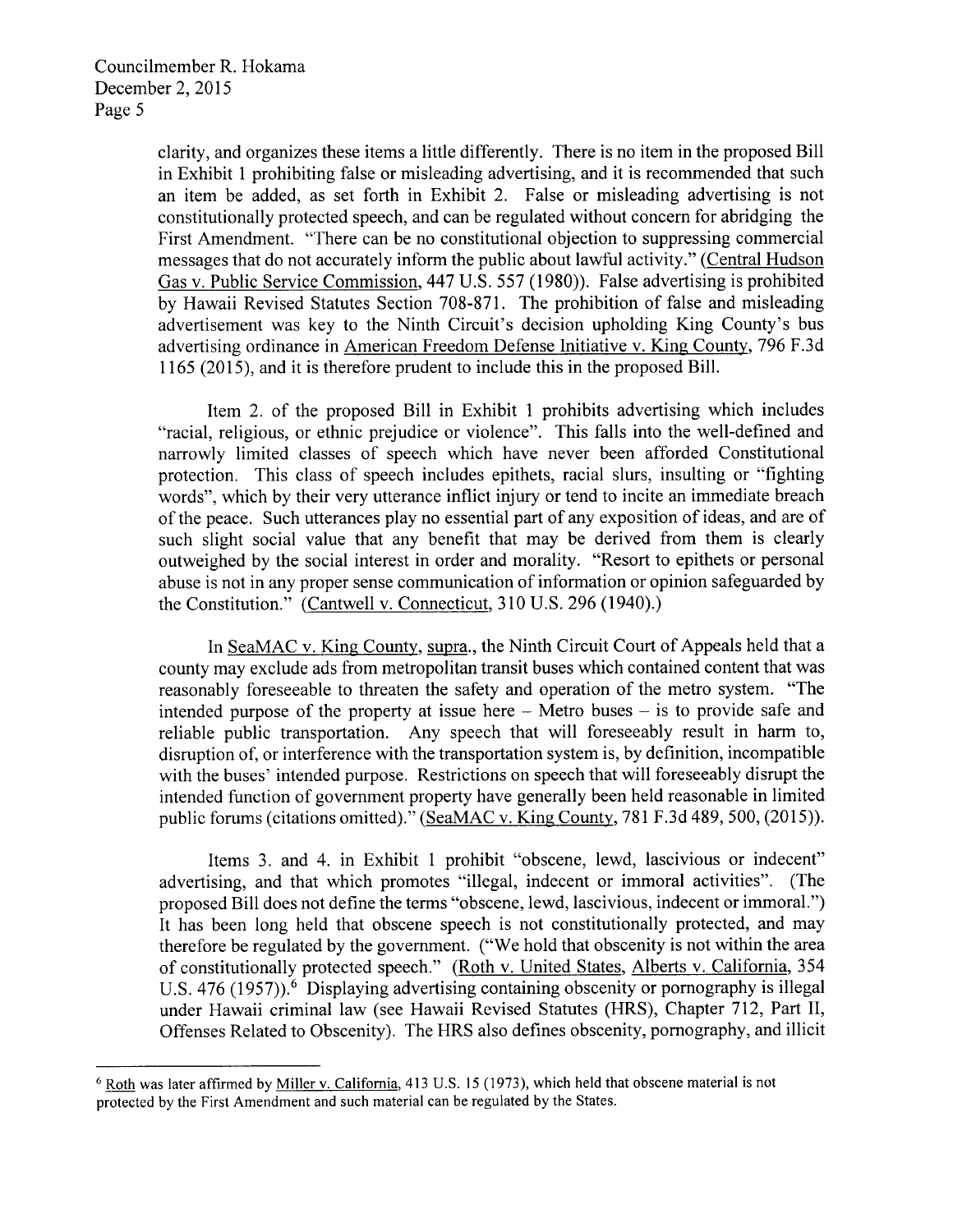material, and those definitions are appropriate to include in the proposed Bill, as reflected in Exhibit 2, so that this ordinance may withstand any challenges based on vagueness. Other terms listed in Exhibit I are not included in Exhibit 2 (lewd, lascivious, indecent, or immoral) as those terms are not already defined in the HRS and do not add additional clarity to the proposed Bill.

Items 4. and 5. in Exhibit 1 prohibit advertising that promotes illegal activities and products or services that are illegal for sale to minors. Commercial speech that promotes illegal activity is not constitutionally protected. (Central Hudson Gas, supra., at 564.)

In contrast with Items 2, 3, 4, and 5, which are "unprotected" speech and may be banned outright, Item 1. of Exhibit 1 prohibits advertising that "bears the name, signature, picture, or likeness of any publicly-elected official or of any candidate for elective office." This Item regulates "political speech" and may warrant constitutional protection. Item 1. in Exhibit 1 restricts only some political speech; ads for political viewpoint messages advocated by a group, business, or coalition are not restricted by Item 1. unless specifically attributed to a candidate or incumbent of elected offtce. By regulating some but not all political speech, the first step of the Central Hudson analysis is not met, and Item 1. must undergo further analysis to survive "intermediate scrutiny."

2. Does the government have a "substantial interest" in regulating the protected speech in Item 1.?

Yes. The County has a substantial interest in restricting all political speech, not just some of it, in its advertising space on County transit buses. It is recommended that Item 1. be expanded as reflected in Exhibit 2.

Buses are provided for the public's transportation needs. The County has <sup>a</sup> substantial interest in ensuring the public has access to punctual, safe, reliable, convenient, pleasant and affordable transit services. Advertising revenue generated incidental to the provision of public transit may enable the County to expand transit routes or services, improve transit amenities, and even reduce transit system costs to the taxpayer or paying passengers. Revenue earned from long-term commercial advertising incidental to providing transit services would be predictable and manageable. This reliable long-term revenue stream could be jeopardized by short-term political advertisements, whether such ads are by candidates or by political groups, organizations, associations, etc.

The high visibility and limited advertising space available on County buses make this space very attractive to commercial advertisers. During political campaigns, this ad space is not only attractive to commercial advertisers, but also to political candidates, and other political groups, organizations, coalitions, etc., which desire opportunities to broadly disseminate their messages. These political causes may be willing to pay a very high price for this prime ad space, which may make campaign ads more lucrative in the short term, but such ads may provide unpredictable revenue; short-term political ads may also impede negotiating long-term, predictable and reliable revenue from commercial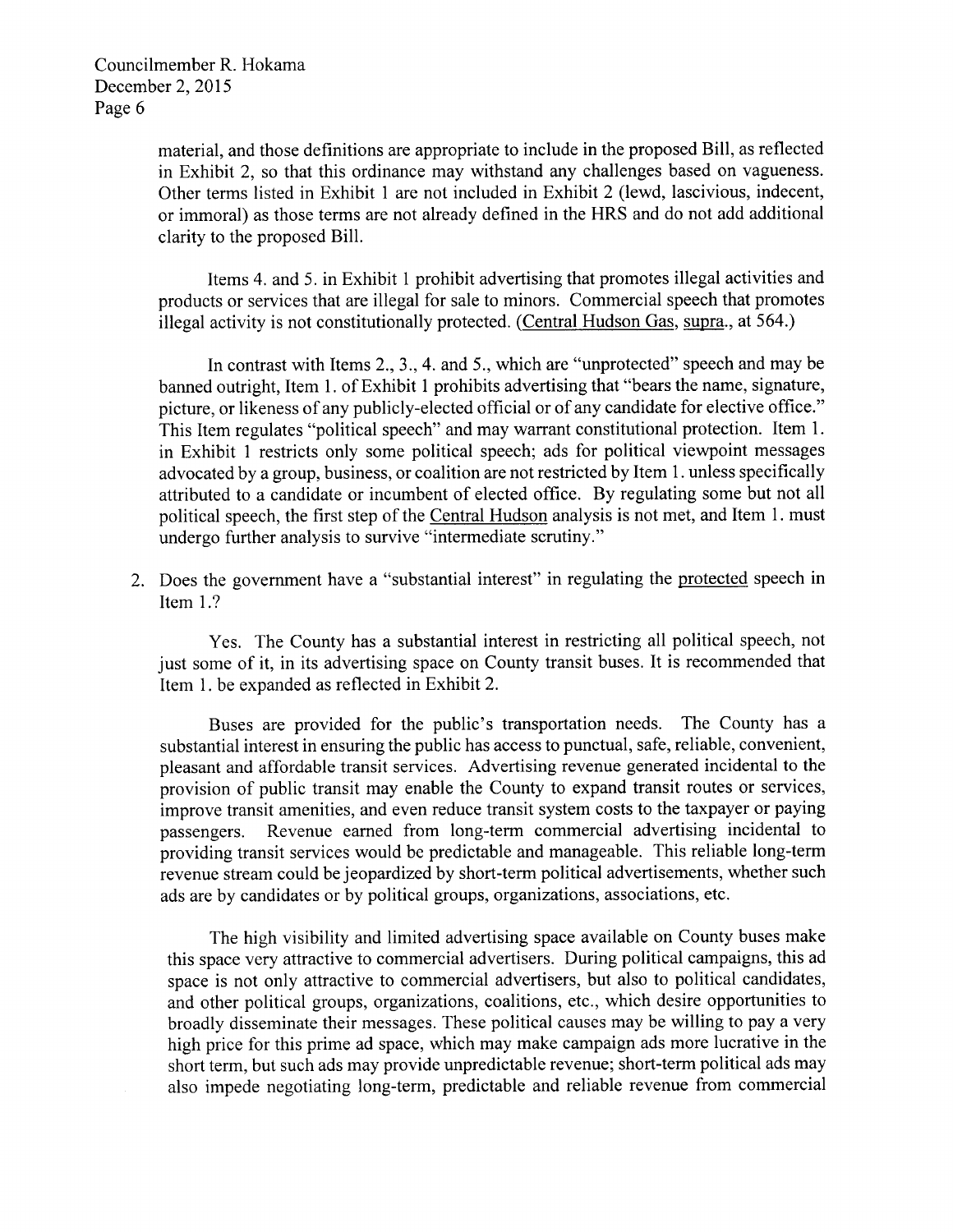advertisers. Long-term advertisers may not want to negotiate agreements which block out political "seasons" (which often coincide with high-volume tourist and consumer seasons.) As Item 1. is presently configured, any political message qualifies for ad space on the bus unless it "bears the name, signature, picture or likeness of any publicly-elected official or ...candidate." It is foreseeable that apolitical ad may express a candidate's message without direct attribution to that candidate, and thereby circumvent Item l.'s prohibition as presently configured. Prohibiting all, not just some, political speech avoids such attempts to circumvent the prohibition of candidate-identified ads.

Placing political advertisements in County operated transit buses may also create the appearance that the County endorses a political viewpoint, and risks the appearance of favoritism in parceling out limited space to certain political messages.

It is foreseeable that hotly contested ballot initiatives as seen in recent past elections may desire bus ad space, disrupting the comfort and endangering the safety of bus patrons who may voice disagreement with such ads. Well-financed political causes have <sup>a</sup> distinct advantage in buying ad space. While short-term, expensive, political ads might generate more revenue than long-term ads, they are not predictable from year to year, and would subject bus patrons, a virtual captive audience, to the "blare of political propaganda." (Lehman, supra, at 304.) If this limited bus advertising space is made available to the highest political ad bidder, the County's transportation system could become a billboard monopolized by the political advertiser with the best financial means, frustrating advocates of poorly funded causes and inciting disruption of transit services due to the intense and sometimes volatile reactions to posted opposing campaigns. Bus riders should not be subjected to this potential blow-back. Posting well-funded campaign ads sets the stage for voicing opposing viewpoints by bus patrons, which invites opposing voicing of viewpoints by other bus patrons.

Instead of prohibiting just candidate-identified political speech, prohibiting all political speech has been found to serve the substantial government interest of providing safe, reliable public transit services and eliminates the possibility that ad space can be monopolized by well-financed causes or organizations. It eliminates the appearance of favoritism in determining which political ads get space; it eliminates the appearance of endorsement by the County of political messages posted in County buses. A complete prohibition of political speech on County buses, whether attributable to candidates or political organizations, enables the County to seek long-term commercial advertising which may generate a predictable revenue stream that can be relied upon when planning the transit system's operations.

It's important to re-emphasize that the bus is not a public forum intended for airing political messages; the purpose and intent of providing advertising space on county buses is merely to obtain revenue incidental to providing transit services, which may enhance and augment those services. It is recommended that there be a "purpose and intent" statement in the ordinance that clearly shows the intent in allowing advertising on buses is to generate revenue while preserving the transit system's interests, not to create a public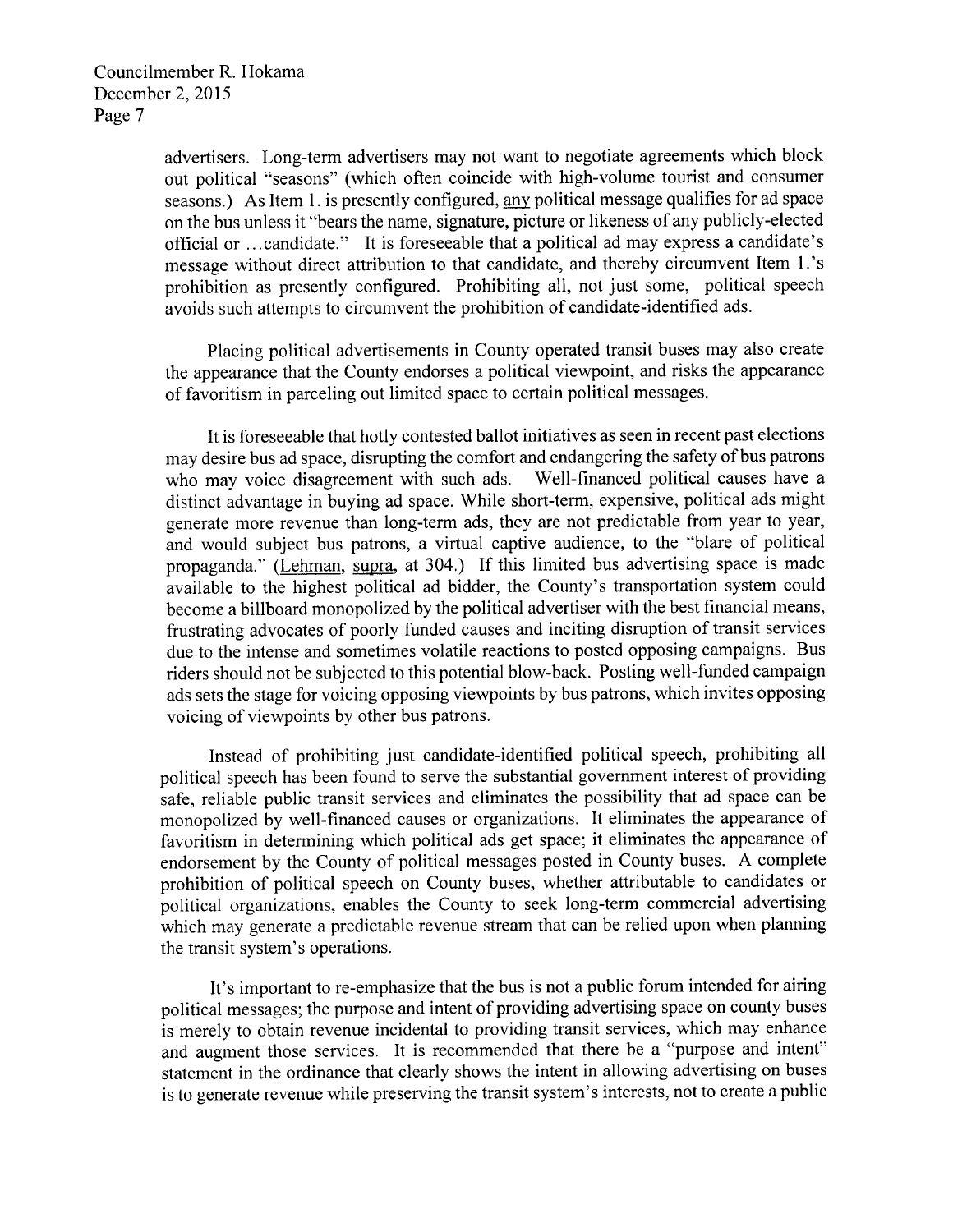forum or provide a political platform for discussion of political causes. The County has the authority to make "the managerial decision to limit car card space to innocuous and less controversial commercial and service oriented advertising" and such regulation "does not rise to the dignity of a First Amendment violation." (Lehman, supra, at 304.)

Therefore, it is recommended that Item l. of Exhibit I be expanded to prohibit all political advertising.

1 J. Does the regulation directly advance the government's substantial interest in obtaining revenue incidental to providing safe, reliable transit services without subjecting patrons to political blare?

Yes. Prohibiting all political speech directly preserves the County's ability to obtain advertising revenue incidental to providing transit services. It directly removes competition for election season ad space which may impede long-term commercial advertising agreements, precludes any suggestion of favoritism or the appearance of endorsement of political causes or candidates, and allows revenue benefits of commercial advertising without being inundated with political, often controversial, messages. As noted above, political speech ads would occupy space inside these buses, where the public is basically a captive audience. Prohibiting all political advertising avoids the blare of "political propaganda" on patrons who simply want a pleasant, affordable ride to their destination.

4. Is the regulation no more extensive than necessary to further the government's interest in regulating the commercial speech in question?

Yes. Regulation of commercial speech is constitutionally permissible when such speech concerns lawful activity and is not deceptive or misleading; the regulation seeks to implement a substantial governmental interest; the regulation directly advances that interest; and reaches no further than necessary to accomplish the given objective. (State v. Bloss, 64 Haw. 148 (1981)). As revised in Exhibit 2., the prohibition of all political advertising is narrowly drawn; there can be no selectivity about which political messages get advertising space -- none will get to compete for that space. No one will have to guess whether a political message is actually the viewpoint of a political candidate or incumbent elected official. This restriction advances the County's substantial interests in revenue generation from long-term commercial advertisers as opposed to short-term candidacy or issue-oriented political ads; assures the appearance of impartiality by the County toward political campaigns (be it a candidate for oftice or a measure on a ballot), and promotes comfortable, pleasant, safe and reliable transportation for its patrons without exposure to controversial political propaganda which could spark unrest and disrupt safe transit services. The regulation doesn't impact a public forum where political messages are traditionally discussed and debated, and alternative channels of communication, essentially all traditional public forums and all other media, remain available to communicate political messages.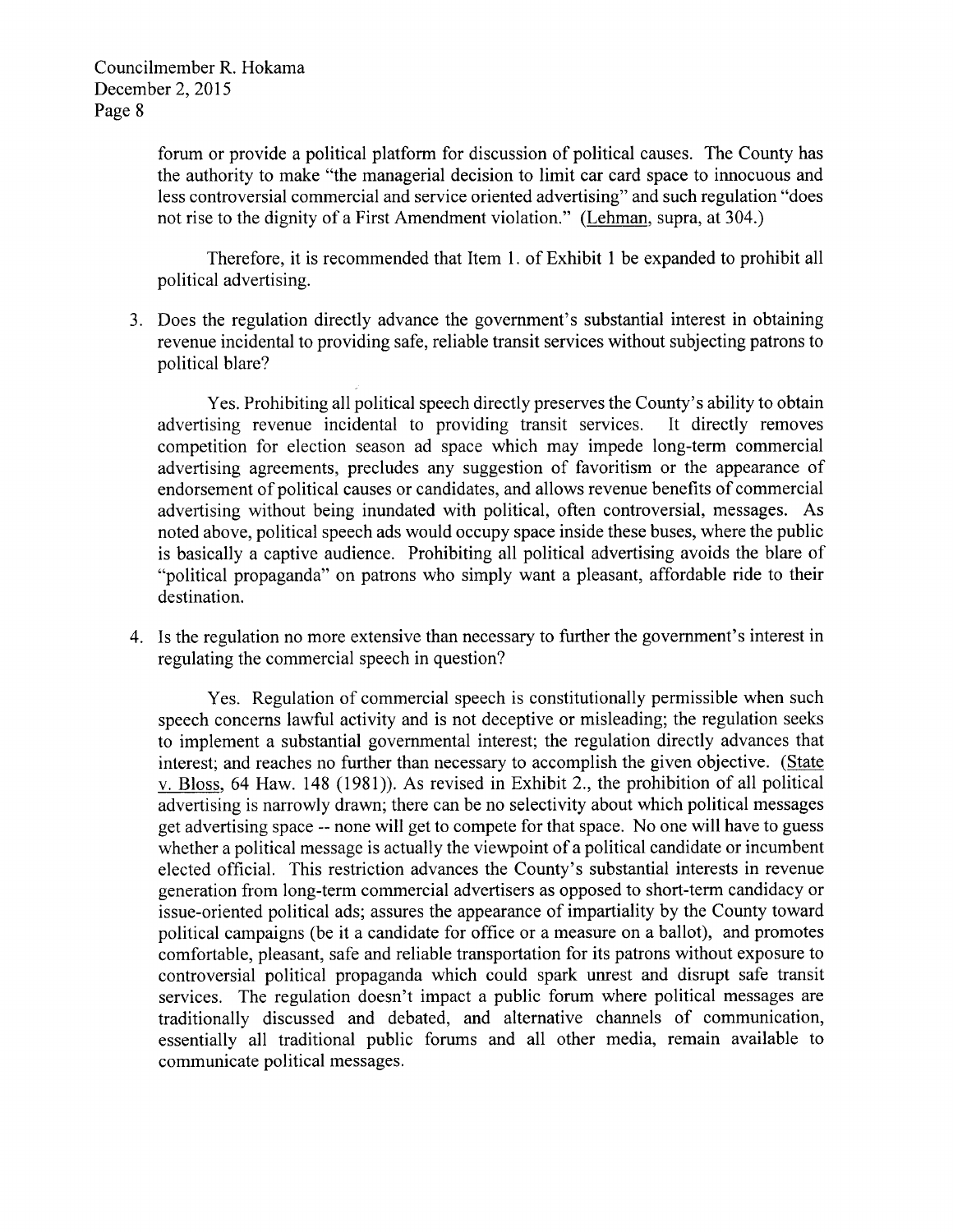Councilmember R. Hokama December 2,2015 Page 9

#### IV. CONCLUSION:

The proposed Bill regulates commercial speech on County transit buses which are intended for public transport. County buses are not public forums for political discussions, expressions, or campaigns. Restricting all political advertising is a reasonable means to promote a safe, pleasant and affordable experience for transit users and provides the County the opportunity to obtain advertising revenue from long-range commercial advertisers, enhancing the ability to plan for and use that revenue. Prohibiting all political advertising avoids any appearance of favoritism toward the proponent of the political message or the ability to obtain ad space, and avoids imposing political propaganda on transit users. Exhibit 2 is offered in lieu of Exhibit 1.

Please contact me if further advice on this matter is needed or should you have additional questions.

Approved for transmittal:

atrick K. Wong Corporation Counsel

cc: Edward S. Kushi, First Deputy, Corporation Counsel JoAnne JohnsonWiner, Director, Department of Transportation

Legal Files 2013-2594 S:\ALL\JLS\Council\R Hokama Bus Advertising reply 12/1/15.docx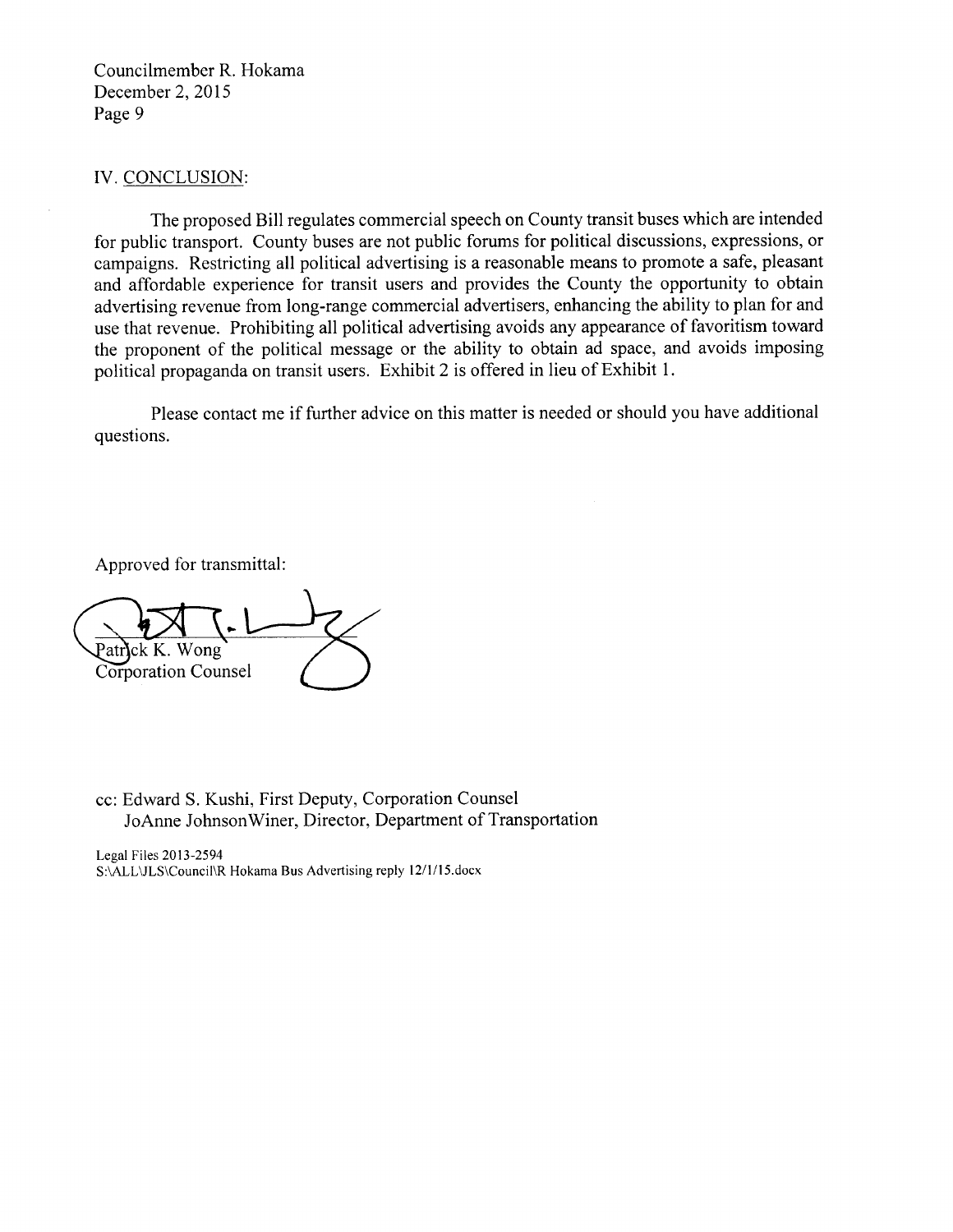ORDINANCE NO.

BILL NO. (2015)

### A BILL FOR AN ORDINANCE AMENDING TITLE 11, MAUI COUNTY CODE, RELATING TO ADVERTISING INSIDE COUNTY TRANSIT BUSES

BE IT ORDAINED BY THE PEOPLE OF THE COUNTY OF MAUI:

SECTION 1. Section 11.02.040, Maui County Code, is amended to read

as follows:

 $\mathbf{r}$ 

"11.O2.O4O Advertislng lnside County transit buses. A. The department may rent or let advertising spaces inside County transit buses[;L provided that the following types of advertising shall not be accepted:

1. Advertising that bears the name, signature, picture, or likeness of any publicly-elected official or of any candidate for elective office[;1.

2. Advertising that, by reason of design, format, or subject matter, promotes or appeals to racial, religious, or ethnic prejudice or violence[;].

3. Advertising that contains pictures, words. or symbols of an obscene, lewd, lascivious, or indecent character[;1.

4. Advertising that promotes illegal, indecent, or immoral activities[; and].

5. Advertising of any product or service that is prohibited by law to be sold or offered for sale to minors.

B. A tax-exempt organization shall not be denied the use of advertising space in a County transit bus solely because the announcement or advertisement refers to the location of an event sponsored by the tax-exempt organization, even if the location of the event is not owned or operated by the tax-exempt organization. All such advertising shall be provided on a space available basis, in consideration of revenue generating advertisements described<br>under subsection 11.02.040C.

C. [Rates for renting or letting of advertising spaces in County transit buses shall be set forth in the annual budget. The department is authorized to enter into contracts for advertising with private vendors provided that all procurement laws are met and in accordance with the following: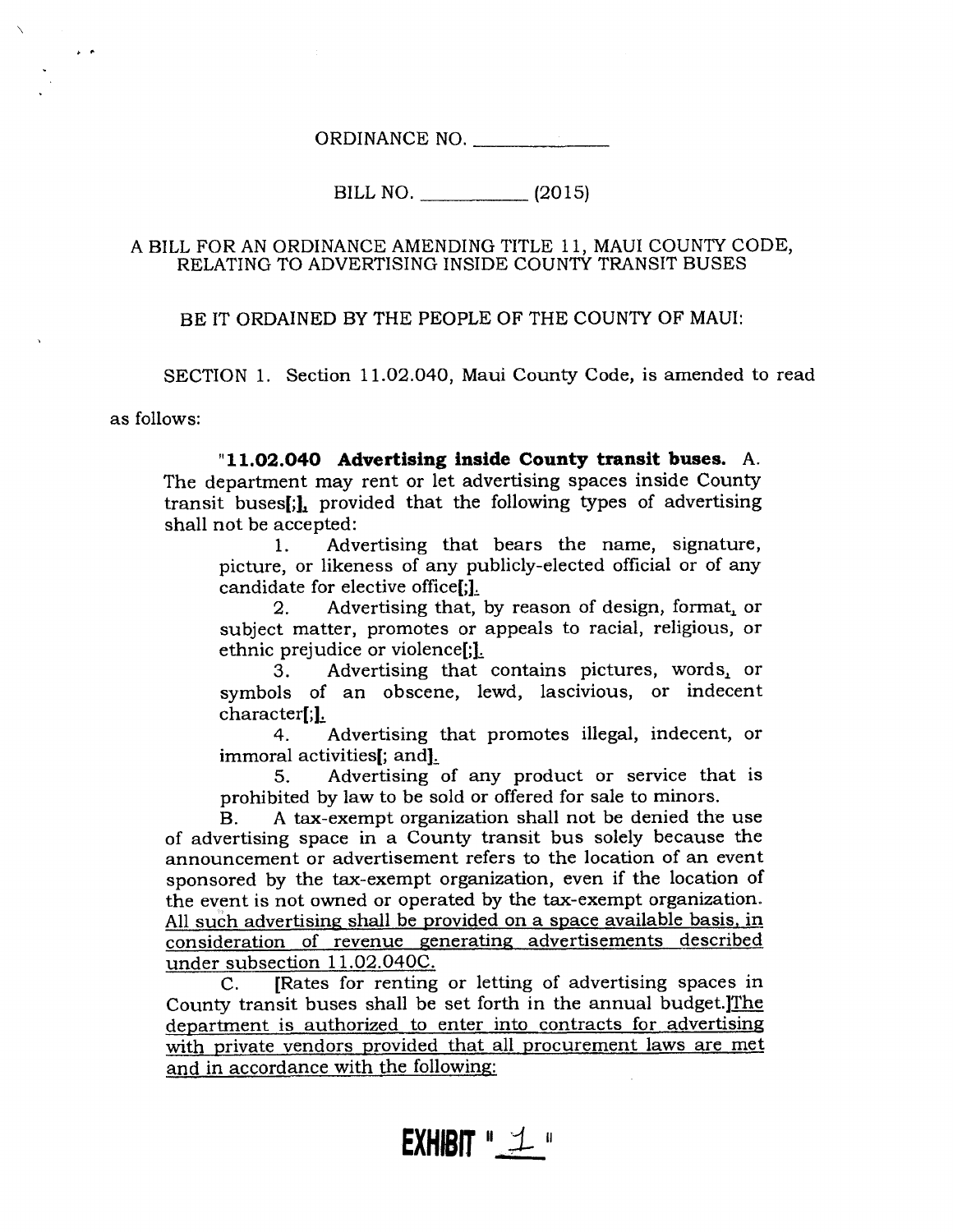1. The County's share of the revenues generated shall be placed in the County highway fund.<br>2. An annual report of revenues r

An annual report of revenues received shall be transmitted to the county council during the annual budget process."

SECTION 2. Material to be repealed is bracketed. New material is underscored. In printing this bill, the County Clerk need not include the brackets, the bracketed material, or the underscoring.

SECTION 3. This ordinance shall take effect upon its approval.

APPROVED AS TO FORM AND LEGALITY:

2013-2594 Version 2 LINDEN H. JOESTING Deputy Corporation Counsel County of Maui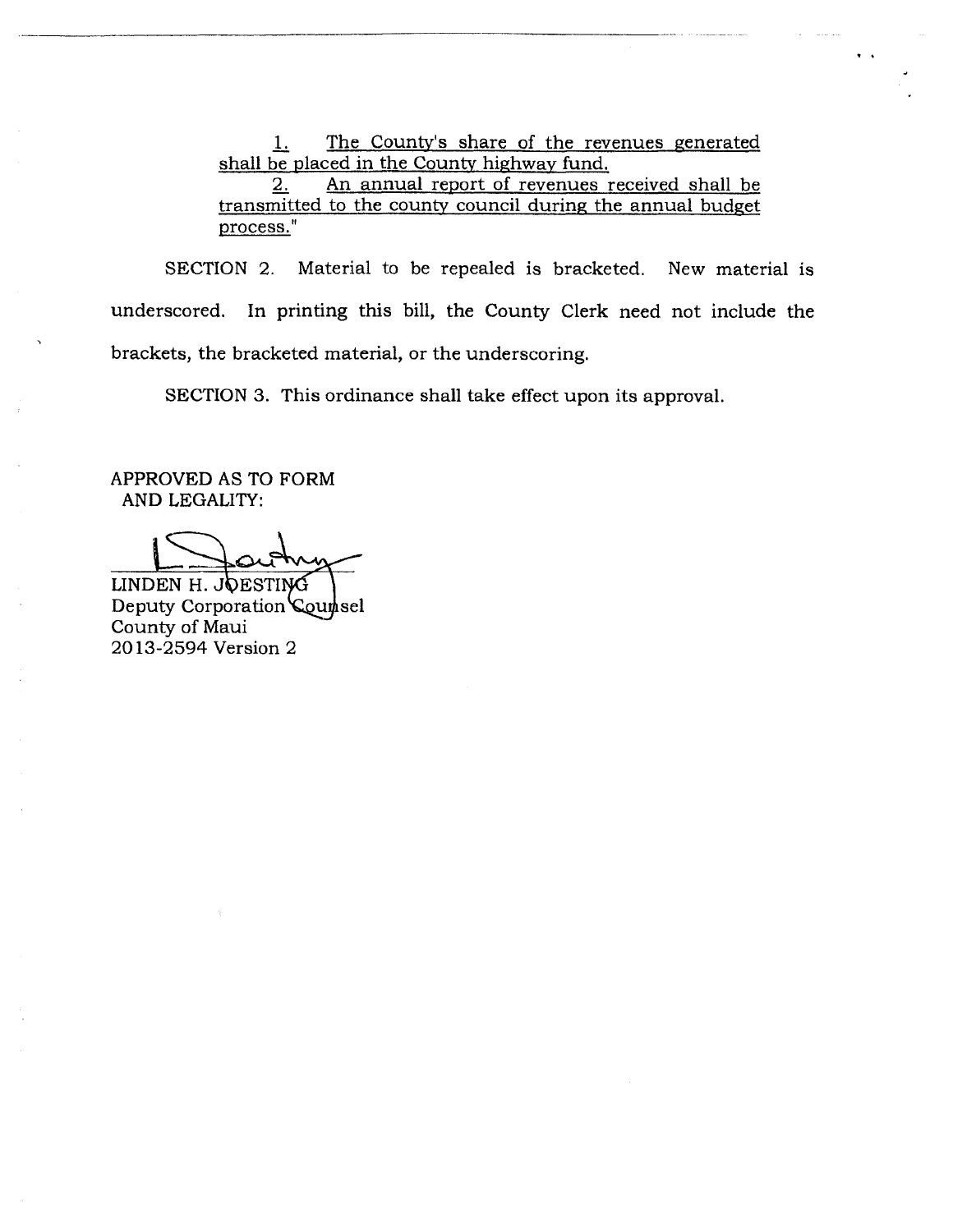ORDINANCE NO.

BILL NO. (2015)

## A BILL FOR AN ORDINANCE AMENDING TITLE 1 1, MAUI COUNTY CODE, RELATING TO ADVERTiSING INSIDE COUNTY TRANSIT BUSES

BE IT ORDAINED BY THE PEOPLE OF THE COUNTY OP MAUI:

SECTION 1. Section 11.01.010, Maui County Code, is amended to read

as follows:

"11.01.010 Purpose and intent. The purpose and intent of this title is to regulate the public transit system system for the County of Maui to provide reliable transportation services while protecting the health, safety, and welfare of the people. The displav of advertising on interior or exterior of Countv buses. or on County bus passes is intended solelv to qenerate revenue incidental to the operation of the public transit svstem: it is not the Countv's intent to allow or cause anv of its buses or bus passes to become a public forum for the dissemination. debate. and/or discussion of public issues."

SECTION 2. Section 11.01.O2O, Maui County Code, is amended by

adding new definitions to be appropriately inserted and to read as follows:

""Advertisinq" means siqnage, stickers, posters, flyers, brochures, banners, videos, displays, or any other means of promotion of any product or service.

"Copyright infrinqement" means the use of works protected bv copvright 1aw without permission, infringing certain exclusive rights granted to the copyriqht holder. such as the riqht to reproduce. distribute, display or perform the protected work. or to make derivative works.

"False or misleadinq" means untruthful. inaccurate. misleading, or deceptive commercial speech.

"Libelous speech" means anv written matter. pictures or depiction iniurious to the reputation of another.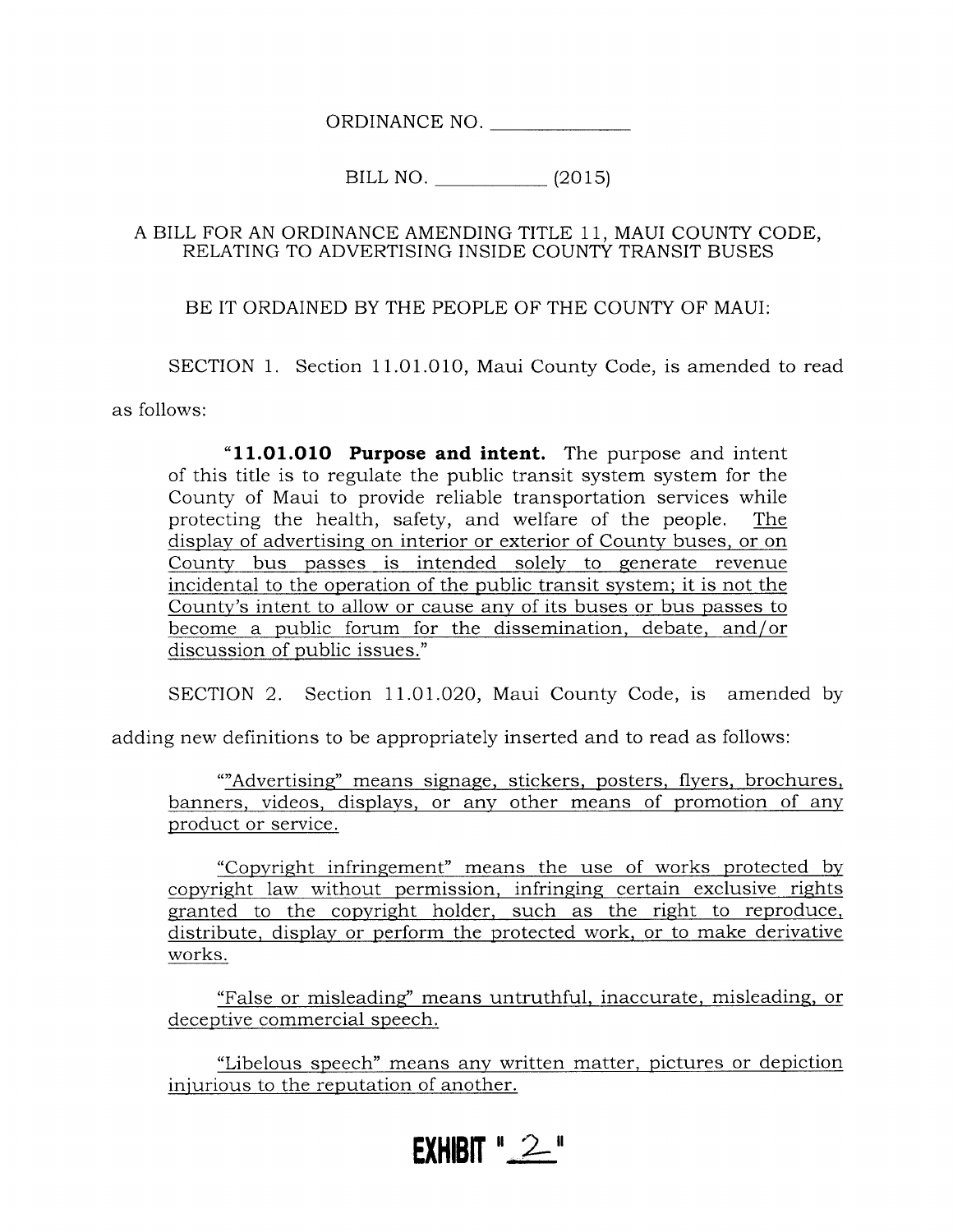"Minors" means any person less than eighteen years old.

"Obscene" or "illicit" means any material as described in section 7 12- 12 1 1(1). Hawaii Revised Statutes.

"Political or campaign speech" means anv material that (1) refers to or supports a specific ballot question, initiative, petition, or referendum. or  $(2)$  refers to any candidate for public office, or  $(3)$  bears the name, signature, picture, or likeness of any publicly elected official or of any candidate for elective office.

"Pornographic" has the same meaninq as "pornographic" as defined in section 712-1210, Hawaii Revised Statutes.

"Profanity" means vulgar, irreverent, or coarse language.

"Trademark" means a mark used by a person to identify goods and to distinguish them from the qoods of others."

SECTION 3. Section 11.O2.O4O, Maui County Code, is amended to read

as follows:

"11.O2.O4O Advertising inside County transit buses. A. The department may rent or let advertising spaces inside County transit buses[;], provided that the following types of advertising shall not be accepted:

1. Advertising that [bears the name, signature, picture, or likeness of any publicly-elected official or of any candidate for elective office;lcontains political or campaiqn speech.

2. Advertising that, by reason of design, format, or subject matter, promotes or appeals to racial, religious, or ethnic prejudice or violence[;].

3. Advertising that contains pictures, words, or symbols of an obscene, illicit or pornographic [lewd, lascivious, or indecent] character[;].

4. Advertising that promotes i11egal[, indecent, or immorall activities[; and].

5. Advertising of any product or service that is prohibited by law to be sold or offered for sale to minors.

6. Advertising that contains profanity or depicts violence.

7. Advertising that contains false or misleading information. copyriqht or trademark infringement. or is otherwise unlawful.